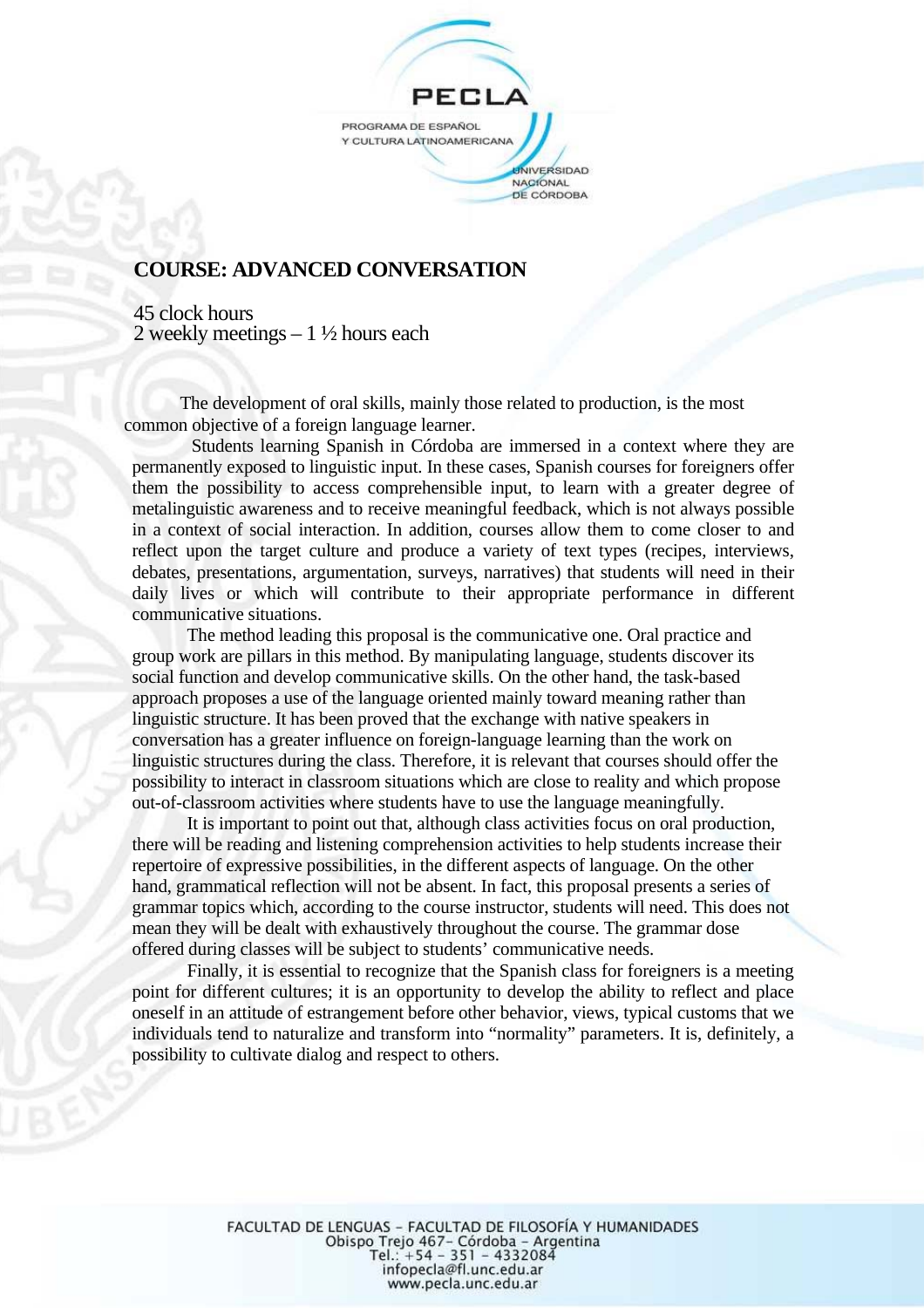

# **Objectives**

- To develop production skills that will permit interaction in the social context
- To learn the Argentine linguistic variety and the social norms ruling linguistic uses
- To get in touch with Argentine and *Cordobés* culture in particular
- To value one's own and other people's culture as a starting point for mutual respect
- To develop learning strategies which promote learners' autonomy
- To use complex grammatical structure of the Spanish language.

## **Contents**

## **UNIT 1: THE SPANISH LANGUAGE IN LATIN AMERICA**

#### **Topics (sociocultural contents)**

Characteristics of Spanish in America. Features of Argentine Spanish. Some characteristics of Spanish in Córdoba. Italianisms, anglicisms, and indigenous words incorporated into the Spanish of the *Río de la Plata* region. Neologisms. Discussion about linguistic innovations: Enrichment or contamination?

#### **Communicative contents**

Having conversations, starting from communicative situations, using vocabulary or typical expressions of Spanish in Argentina. Interviewing native speakers in order to collect typical words of Spanish in Córdoba. Presenting points of view about linguistic change.

#### **Linguistic contents**

Review of necessary linguistic structures for different communicative exchanges, with different purposes (greeting, requesting, inviting, commenting, telling). Expressions to state own's opinion: *creo que, me parece que, pienso que, para mí, yo opino que;* negative correlatos with the present subjunctive: *no creo que, no me parece que, no pienso que,* etc. Connectors to organize an argumentation: *en primer lugar, primeramente, por otra parte, en segundo término, en conclusión, para finalizar,* etc. Causal connectors: *a causa de que, dado que, ya que.* Consecutive connectors: *por lo tanto, por ende, por esa razón*.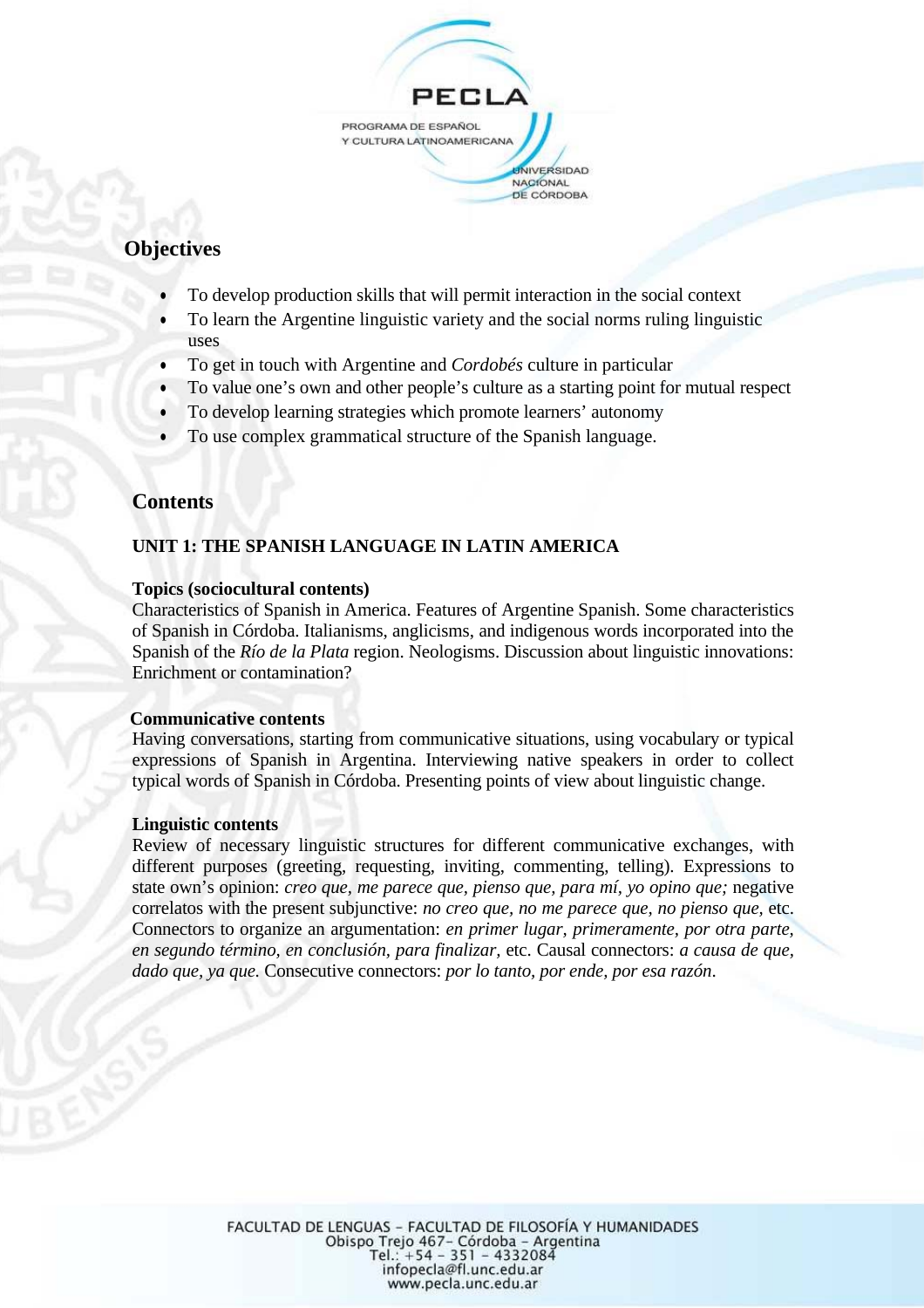

## **UNIT 2: POPULAR LINGUISTIC PRODUCTIONS: FLIRTATIOUS COMPLIMENTS**

#### **Topics (sociocultural contents)**

The definition of flirtatious compliments as a custom and as a linguistic act. Different types of flirtatious compliments. Classification by tone. Linguistic and literary resources used. The character and history of *Jardín Florido*. Different positions on this custom. Confrontation with other cultures.

#### **Communicative contents**

Explaining the characteristics of this custom in one's own country. Presenting the differences found. Creating flirtatious compliments. Telling the story of a typical personage in Córdoba from crucial facts in his/her life. Describing the personage. Interviewing native speakers about his/her characteristics. Presenting one's own point of view about the custom of telling flirtatious compliments.

#### **Linguistic contents**

Simple perfect preterit and imperfect preterit of the indicative. Time connectors in narrative. Argumentative resources. Concessive connectors: *si bien, a pesar de que, pese a que, aun cuando.* Conditional sentences with the imperfect preterit of the subjunctive (frequent structure in some flirtatious compliments).

## **UNIT 3: CÓRDOBA'S LEGENDARY PERSONAGES**

## **Topics (sociocultural contents)**

Personages in Córdoba's oral history: *la Pelada de la Cañada, el fantasma del Teatro Libertador, Don Luis, la mujer de la laguna, la mujer del angelito, Ramonita, Simón de la rosa, la Papa de Hortensia.* Peculiar personages in students' hometowns.

#### **Communicative contents**

Telling stories about legendary personages. Describing them.

#### **Linguistic contents**

Simple perfect preterit, imperfect preterit and pluperfect preterit of the indicative. Imperfect preterit of the subjunctive in narratives. Verbs changing their meaning depending on whether they are followed by *se* or not: *acordar/acordarse, quedar/quedarse, ir/irse*, etc.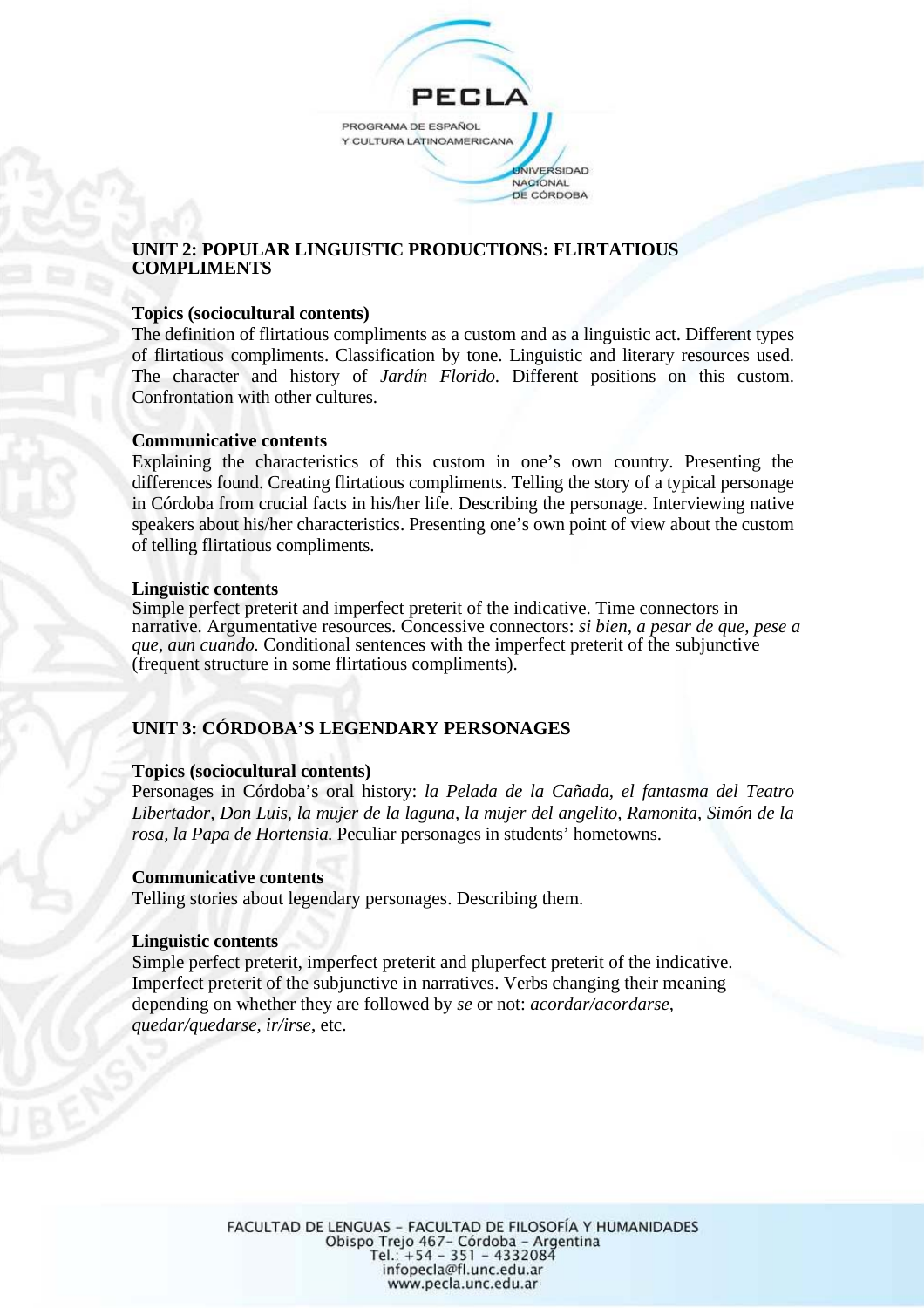

## **UNIT 4: WHAT ARE WE ARGENTINES LIKE? CULTURAL STEREOTYPES**

#### **Topics (sociocultural contents)**

How we Argentines see ourselves and how others see us. Non-verbal communication in Argentina according to foreigners: personal distance and physical contact in different communicative situations. Discussion about the cultural stereotypes of different communities. Ethnic humor. Cultural identities.

#### **Communicative contents**

Characterizing different cultural groups. Giving one's opinion about the possibility of this characterization. Making recommendations about non-verbal behavior in Argentina. Interpreting jokes and explaining the stereotypes they build.

#### **Linguistic contents**

Adjectives to speak about character. Uses of the verb *ser*. The contrast with the verb *estar.* The use of the present subjunctive to give recommendations: *es aconsejable que, es recomendable que, te/le aconsejo que,* etc. The imperfect preterit of the subjunctive in clauses subordinated to verbs in the conditional: *sería aconsejable que, te recomendaría que, sería preciso que*, etc.

## **UNIT 5: THE HISTORY OF ARGENTINA IN THE PAST FORTY YEARS**

#### **Topics (sociocultural contents)**

The main political events in the last forty years in Argentina's history. The successive military coups. The *Cordobazo*. The military dictatorship. Missing people and *Madres de Plaza de Mayo*. The Malvinas War. The return of democracy. The trial of the Military Junta. The *Menem* decade. The crisis in 2001. The *Kirchner* period.

#### **Communicative contents**

Relating historical events. Reporting words said in another place and time. Expressing one's opinion.

#### **Linguistic contents**

Preterits of the indicative. Reported speech. Language verbs. Argumentation resources.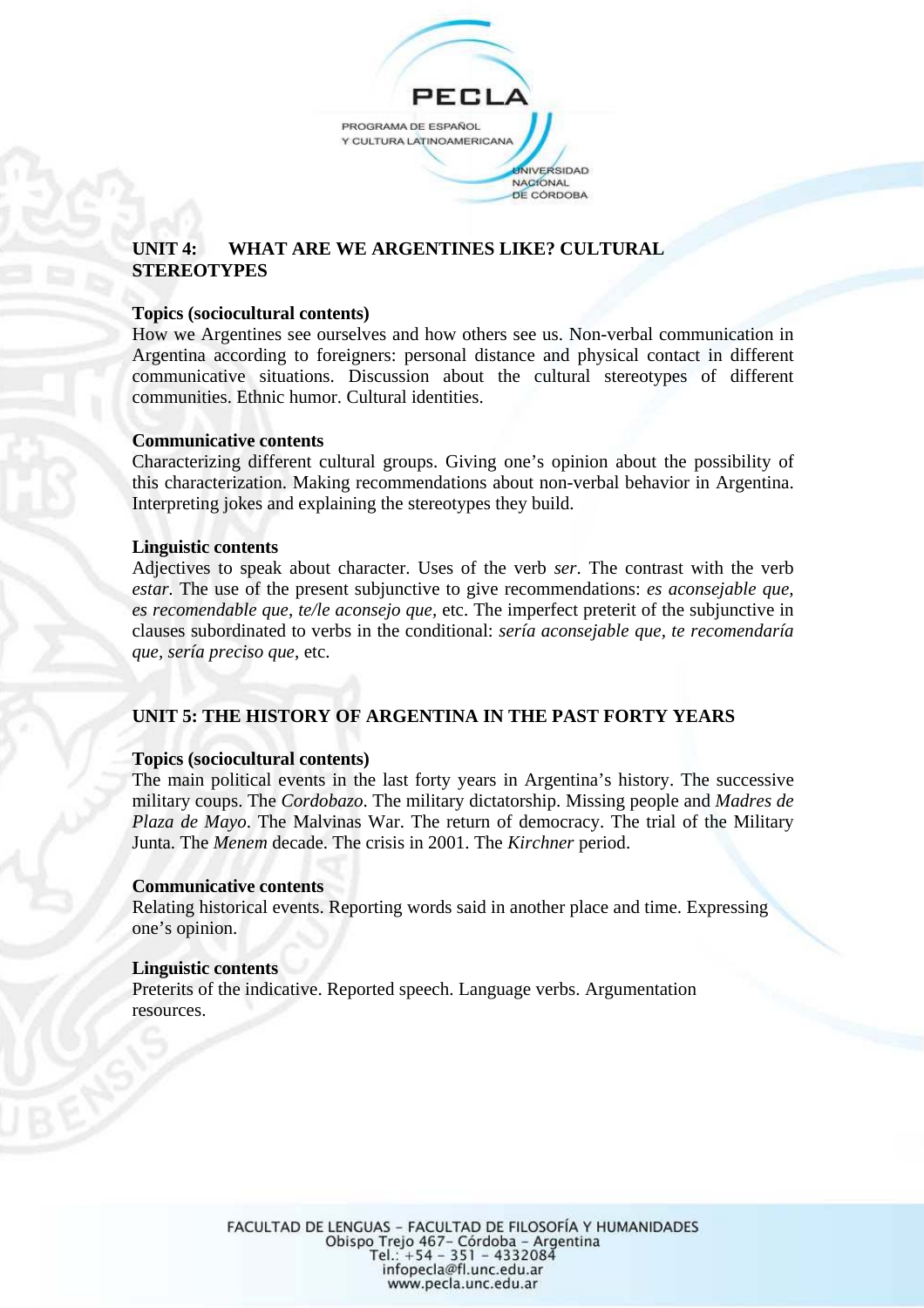

## **UNIT 6: SOCIAL ISSUES IN CÓRDOBA:** *CARREROS* **(horse-drawn cart drivers)**

#### **Topics (sociocultural contents)**

Social issues in Argentina. *Cartoneros* (cardboard collectors) in Argentina. Their relationship with the crisis in 2001. The "white train". *Carreros* in Córdoba. Their social role. Conflicts with other social actors.

#### **Communicative contents**

Expressing feelings and sensations about social phenomena in Argentina. Expressing conditions with varying degrees of probability (*si no existieran los cartoneros…, si los ciudadanos tuviéramos más conciencia ambiental…, si no hubiera explotado la economía argentina…*). Presenting arguments to defend a point of view in a role-play. Describing the ideal world in which we would like to live.

#### **Linguistic contents**

Verbs of feeling or concern with the present subjunctive: *me preocupa que, me molesta que, me duele que, me da pena que,* etc. Conditional sentences with the indicative and with the imperfect and pluperfect preterits of the subjunctive. The use of the present subjunctive and the imperfect preterit of the subjunctive in compound sentences with unknown antecedents. The use of the imperfect preterit of the subjunctive in compound sentences beginning *Me gustaría que, Me encantaría que…*

## **UNIT 7: ENVIRONMENTAL ISSUES**

#### **Topics (sociocultural contents)**

The native forest in Córdoba. The environment and the productive model. Environmental issues and poverty. Garbage in Córdoba.

#### **Communicative contents**

Talking about changes and transformations. Expressing cause and purpose. Expressing objections about a statement. Expressing impersonality and generalization. Expressing probability about the present and the past.

#### **Linguistic contents**

Specific vocabulary about the environment. Verbs expressing change: *volverse, quedarse, convertirse en*. General and specific uses of the prepositions *por* and *para*. Concessive connectors followed by the subjunctive. Impersonal *se,* passive *se* and *se* used in accidental actions. The use of *uno, una, cualquiera, todo el mundo* and the second person with a general or impersonal reference. Simple and compound conditional and imperfect and perfect future of the indicative to express probability.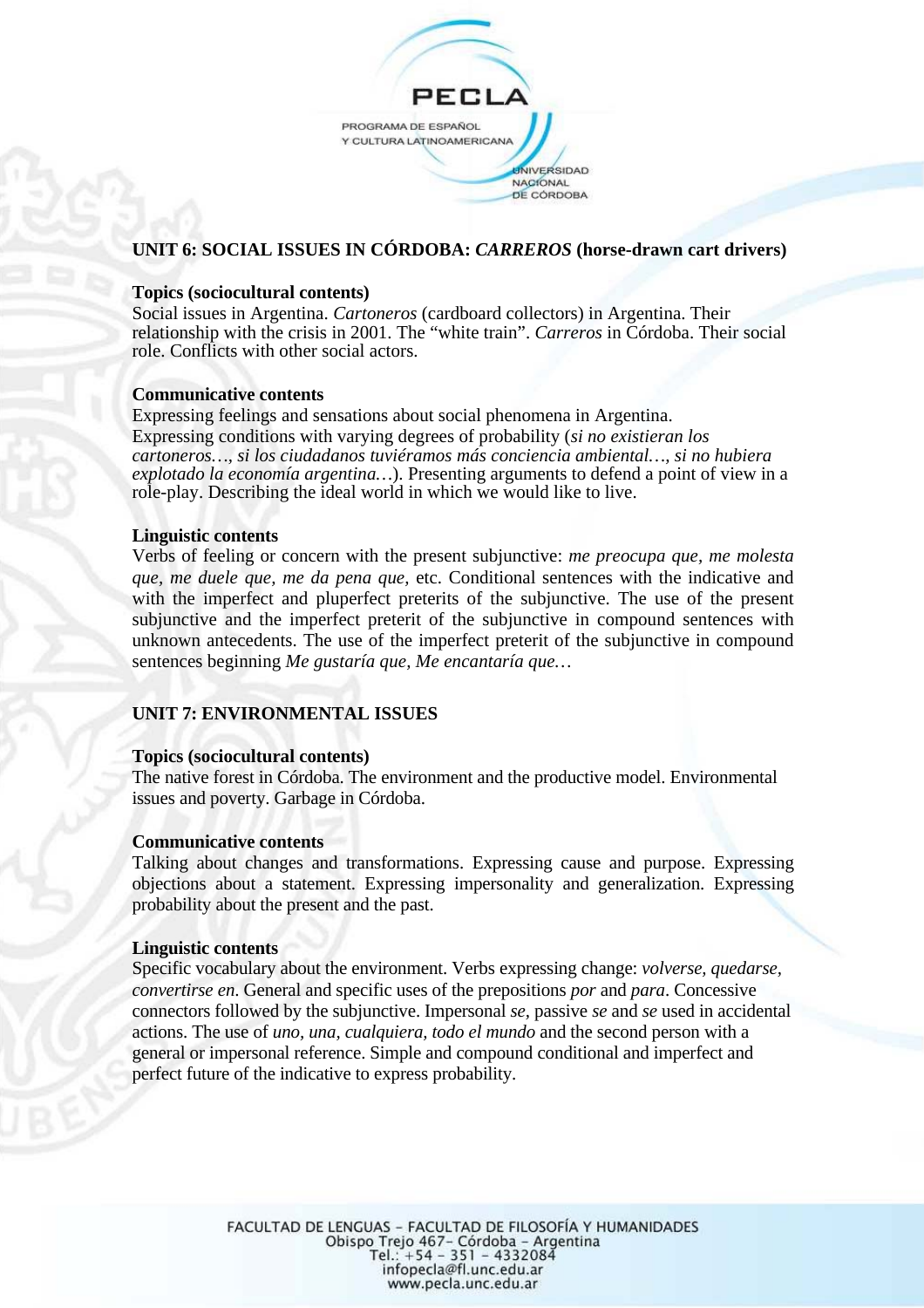

## **UNIT 8: ORAL TRADITION LITERATURE: NICKNAMES, SAYINGS, IDIOMS**

#### **Topics (sociocultural contents)**

The literature of oral tradition: characteristics. Classification of the so-called linguistic folk. Characterization of nicknames, sayings and idioms.

#### **Communicative contents**

Interacting in dialogs starting from different communicative situations using nicknames, sayings and idioms. Reflecting on their appropriateness in different communicative situations.

#### **Linguistic contents**

Repertoire of sayings, nicknames and idioms. Ways of incorporating them in different phrases.

## **Methodology**

The communicative method and the task-based approach guide this proposal. In general, classes will start with a reading or listening activity (movies, fragments of radio or TV programs, literary texts, songs, etc.). Reading and/or listening comprehension will be checked through different strategies. Subsequently, students will be encouraged to produce different oral texts (dialogs, debates, instructive texts, dramatizations, interviews, surveys, oral presentations, games, etc.) with an increasing level of complexity.

## **Evaluation**

Taking into consideration that learning a language implies the development of skills, evaluation will be continuous throughout the course. The instructor will assess students' processes.

There will be two breaks throughout the process for students to be able to focus more deeply on a certain topic and prepare an oral presentation. This work will also be graded.